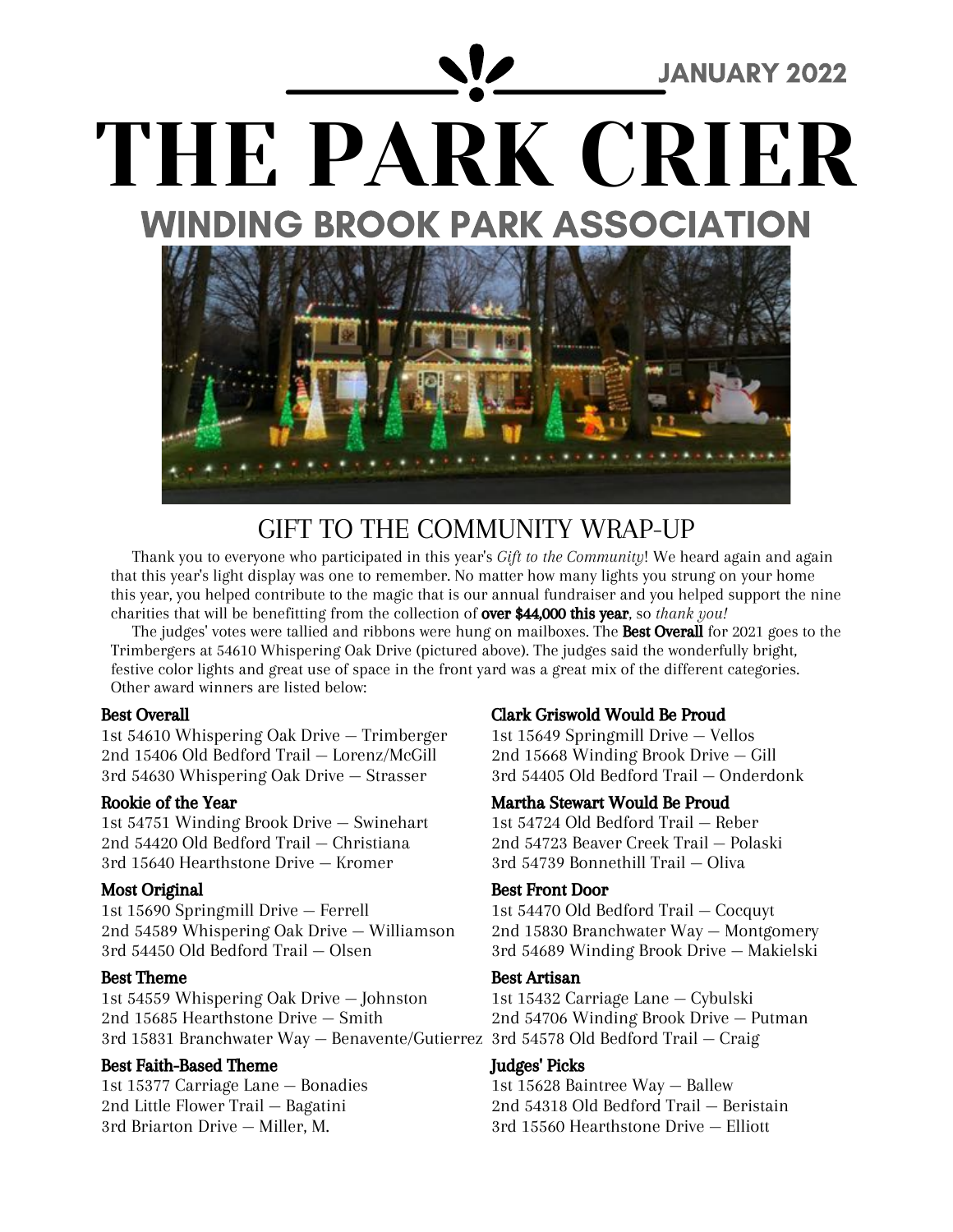# President's Corner

#### Hello Neighbors,

Happy New Year! I want to officially welcome Sofia Gutierrez (Branch Water Way) and Mark Thornton (Embers Drive) to the WBPA Board of Directors. They both care deeply about our neighborhood and have many talents which to give. Please consider them additional sounding boards for your ideas, concerns, and questions.

When the Board meets in January, we plan to chart a brief list of goals for 2022 which we will share with the community. One thing I'd like to highlight is a planned update/revision of our neighborhood directory. If you feel like you haven'tseen one in awhile or have new unknown neighbors, you are not alone! If you have moved to WBPA in the last two years and want to help us get a head start, please email [wbpahome@gmail.com](mailto:wbpahome@gmail.com).



- 1 1st Best Artisan 15432 Carriage Lane, Cybulski
- 2 1st Clark Griswold Would Be Proud 15649 Springmill Drive, Vellos
- $3$   $\,$  1st Judges' Pick  $-$  15628 Baintree Way, Ballew

—Brian Powell

## A HUGE THANK **YOU!**

With several recent shifts on the Board, this year's Gift to the Community would not have possible without the help of multiple Board members stepping up. A sincere thank you to President Brian Powell for leading the initiative and passing out luminaries, and to our judges Zach Dripps, Ryan Howell, and Kyle Umbarger. A special "welcome to the Board" and thank you to Sofia Gutierrez and Mark Thornton for joining the Board and immediately taking on GTTC responsibilities. Thank you to Maria Carter for stepping in to cover multiple nights of volunteer organization and the final pieces of the luminary distribution. Thank you to Mariah Cressy for taking pictures of the award winners, organizing the charity volunteers, and passing out awards. Thank you to Tim Sullivan forsetting up directional signs, the gingerbread house, and the banners. Thanks to Ryan Howell and Kyle Umbarger for organizing security and police forthe event. Thanks to all participating Board members for being a resource for the charity volunteers throughout collection nights. And thank you to all others who helped this event come together.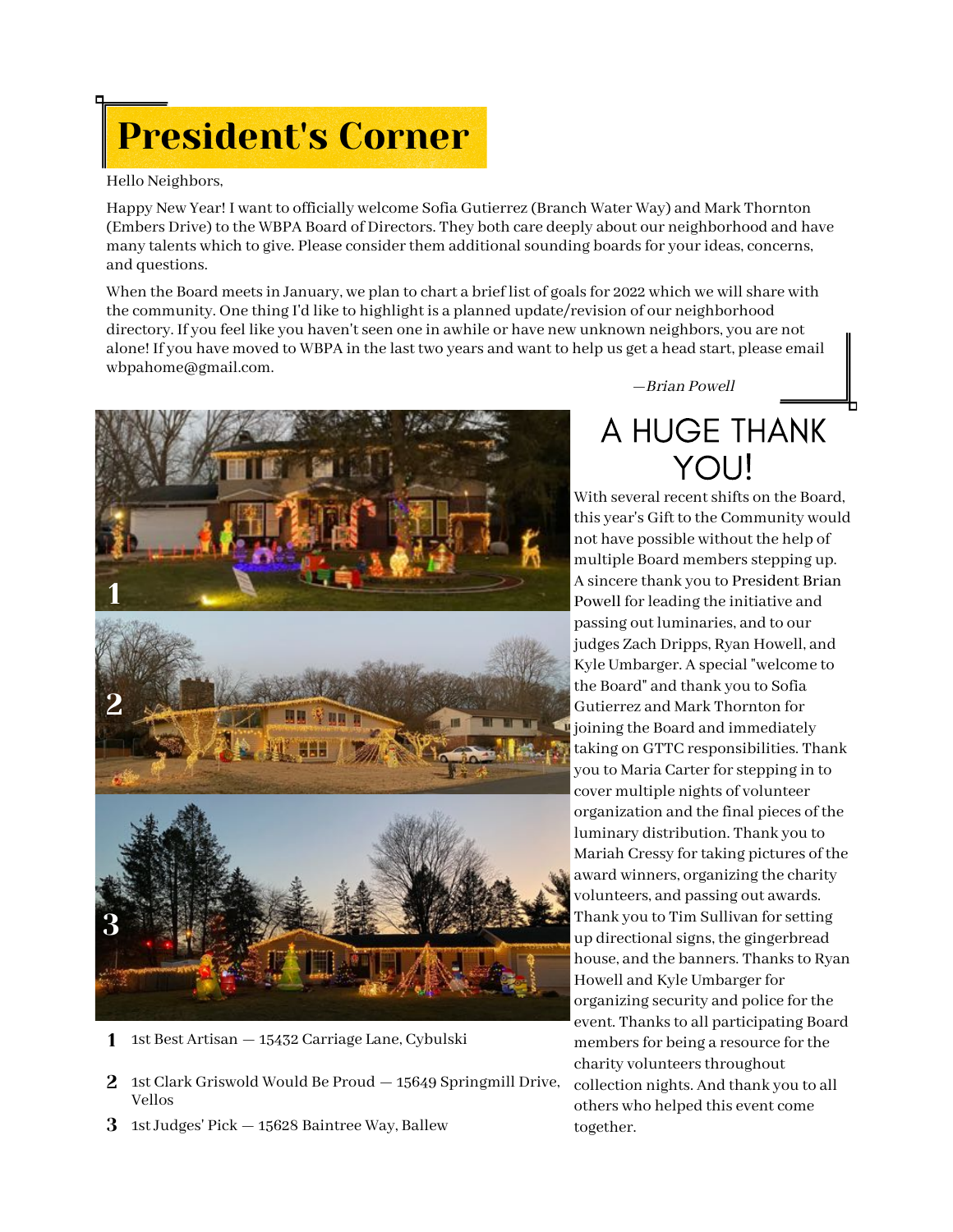## nextdoor

Are you signed up with NextDoor yet? This website is a social platform based on your address. You can choose to only get alerts from Winding Brook Park or include surrounding neighborhoods. *This is our neighborhood's primary means of immediate communication*. This is where we communicate with our neighbors about upcoming events, meetings, safety concerns, etc.

You can sign up at nextdoor.com or by going to our windingbrookpark.com homepage and clicking the icon in the top right-hand corner.

### 2022 DATES TO REMEMBER

Easter Egg Hunt Saturday, April 16

Neighborhood Garage Sale Saturday, June 25

> July 4th Parade Monday, July 4th

### WBPA BOARD

Brian Powell—President; George Cressy, III—Treasurer; Mariah Cressy—Secretary & Crier Editor Maria Carter; Sofia Gutierrez Ryan Howell; Ryan Kreager; Kathy Smith Tim Sullivan Mark Thornton Kyle Umbarger windingbrookpark.com WBPA P.O. Box 6566

wbpahome@gmail.com South Bend, IN 46660

AROUND THE PARK

News & Happenings



### **WINDING BROOK PARK DIRECTORY**

One of our WBPA Board tasks for 2022 is to iron out our directory-updating process. Since our neighborhood directories are in print-form, it's a difficult task to keep these up-to-date; on the other hand, it can be extremely helpful to have a print copy of our neighbors' contact information, especially for those who aren't as technologically savvy. We will keep you updated on this process.

 In the meantime, if your contact information has changed from what is listed in the directory you currently have, please email wbpahome@gmail.com with your updated information so that we can include it in our update.

We are excitedly awaiting one of our newest residents! The Ouellette **family** will be welcoming a new baby girl any day now. If you'd like to participate in a meal train for the Ouellette family, please contact Mariah Cressy at (574) 339–4941.

Our condolences to the friends and family of the Smiths.

Andy Smith passed away on Thanksgiving Day, November 25; he and his wife Kathy have been longtime residents of our neighborhood and served on the WBPA Board. In lieu of flowers, the family is asking that donations be made to Horizon Elementary School, 10060 Brummitt Road Granger, IN 46530 c/o Andy Smith for a memorial bench and tree in his honor.